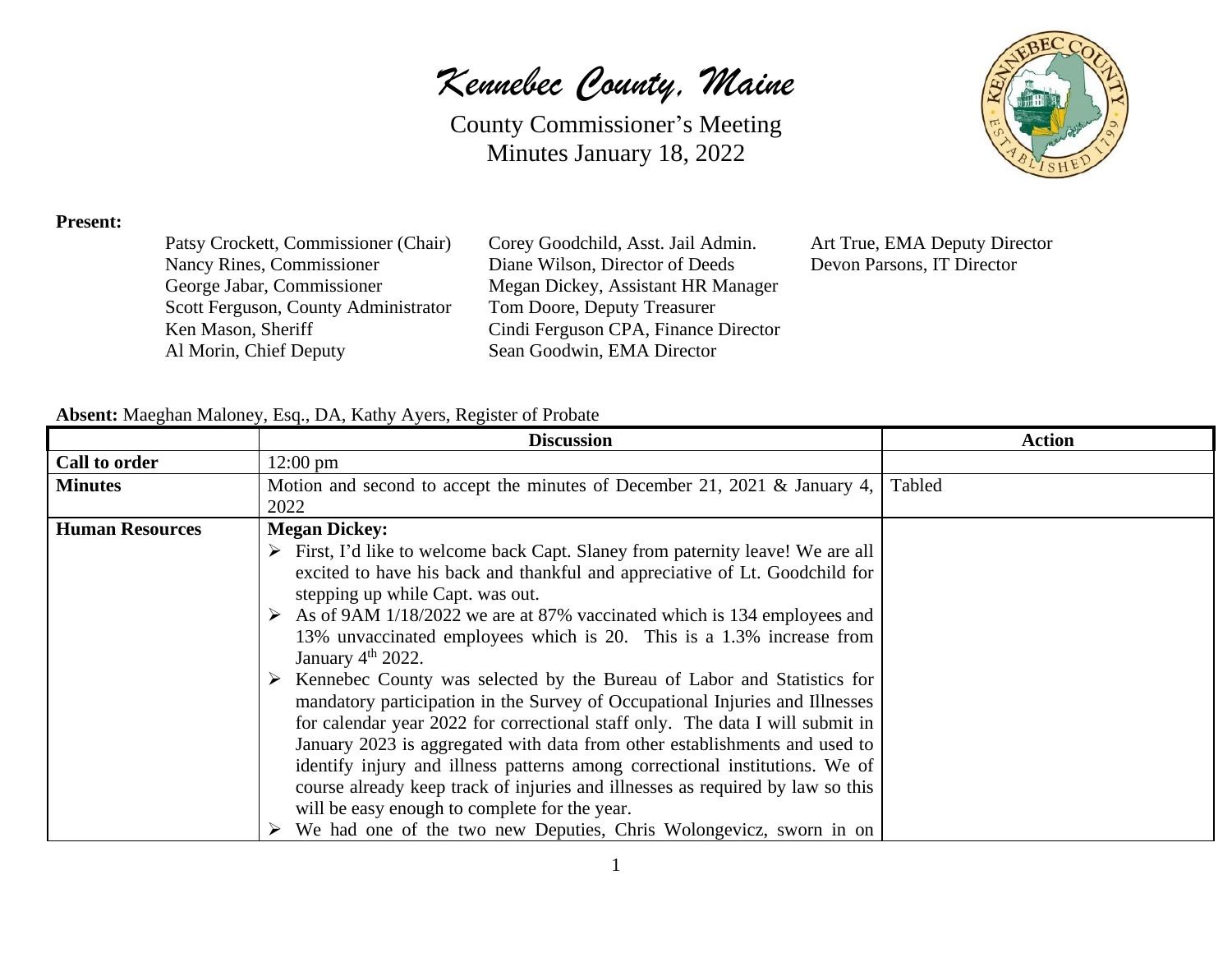

|                  | <b>Discussion</b>                                                                   | <b>Action</b> |
|------------------|-------------------------------------------------------------------------------------|---------------|
|                  | 1/11/2022 Sheriff can tell you more about that but just wanted to welcome<br>him!   |               |
|                  | We are in week 3 of testing however testing was not held yesterday due to<br>➤      |               |
|                  | the holiday and will be held tomorrow from 8AM-10AM. We have not had                |               |
|                  | any positive test results with the weekly testing for nonvaccinated                 |               |
|                  | employees.                                                                          |               |
| <b>Treasurer</b> | <b>Cindi Ferguson CPA, Finance Director:</b>                                        |               |
|                  | $\triangleright$ We are 55% into FY 22 Budget.                                      |               |
|                  | General Fund is about \$9,000,000 all invested in the Insured Cash Sweep            |               |
|                  | account with Kennebec Savings Bank. Recovery Cash Fund \$11,500,000 all             |               |
|                  | invested in the Insured Cash Sweep account with Kennebec Savings Bank.              |               |
|                  | Investment Fund dropped about \$20,000 since the last meeting but it is             |               |
|                  | consistent with the market. If you would like I can set up a meeting with our       |               |
|                  | representative at the bank to go over our investments, so we all have an            |               |
|                  | understanding what is going on.                                                     |               |
|                  | <b>Commissioner Rines:</b> I think it would be a good idea.<br>➤                    |               |
|                  | <b>Chairwoman Crockett:</b> I agree that would be a good idea to meet since we<br>➤ |               |
|                  | haven't in a while and it's good to know how the accounts are being handled.        |               |
| <b>Finance</b>   | Cindi Ferguson CPA, Finance Director: Ok I can set that up.<br>➤                    |               |
|                  | We are planning to pay out the final vaccine incentive on February $4th$ , 2022,    |               |
|                  | which looks to be about 25 more employees that will qualify.                        |               |
|                  | We did get out workers comp invoice which went up less than \$1,000 for the<br>➤    |               |
|                  | year.<br>The audit has started, and Sandra and Tracie are working on getting the    |               |
|                  | information they need.                                                              |               |
|                  | There will be warrants that will need signing.                                      |               |
|                  |                                                                                     |               |
| <b>Deeds</b>     | <b>Diane Wilson, Deputy Register of Deeds:</b>                                      |               |
|                  | $\triangleright$ We just sent a check for \$119,000 to the County this morning.     |               |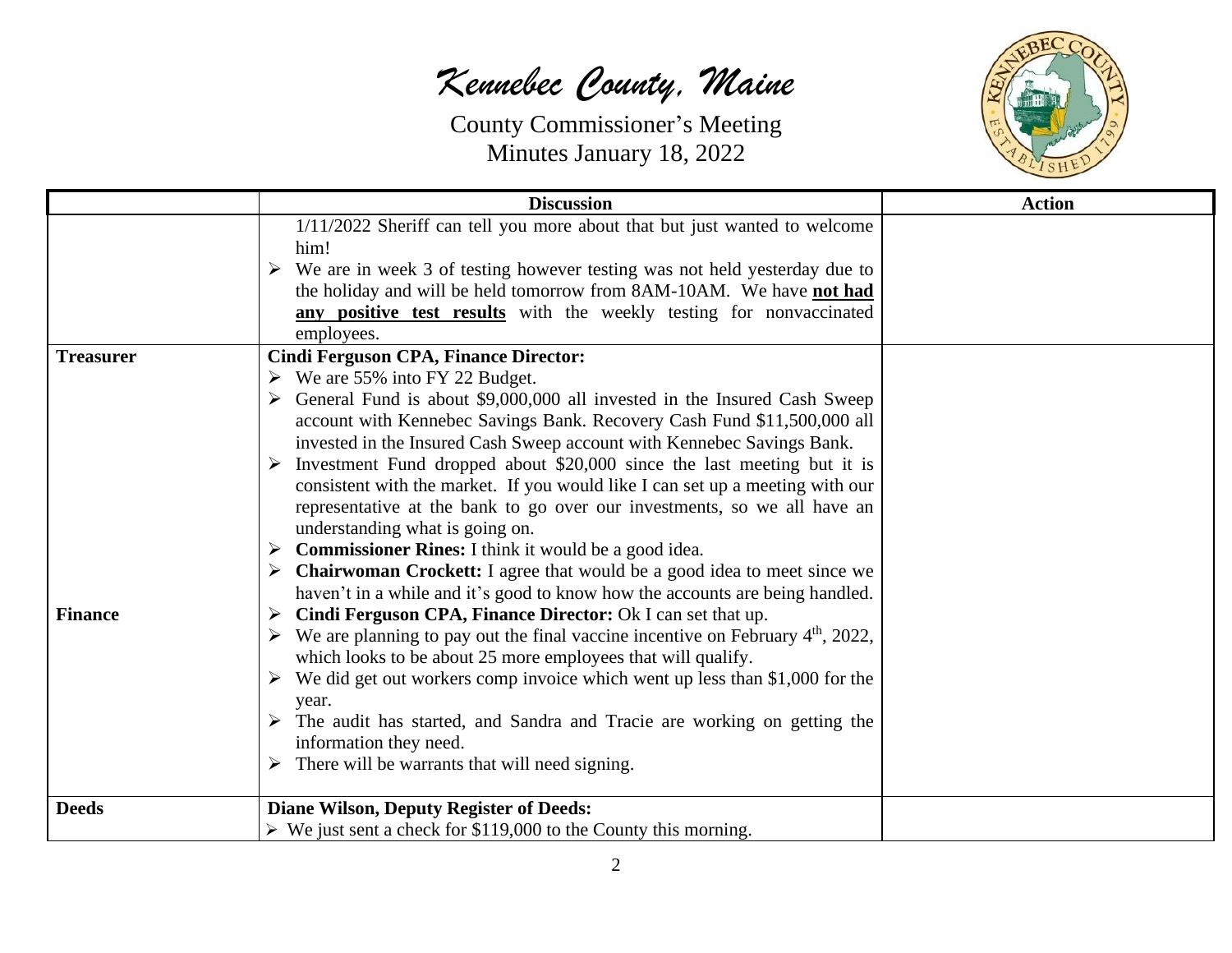

|                          | <b>Discussion</b>                                                                              | <b>Action</b> |
|--------------------------|------------------------------------------------------------------------------------------------|---------------|
|                          | Administrator Ferguson: Diane is going to reach out about getting sworn in.                    |               |
|                          | An email went to the Governors office to see what the Governor wants to do                     |               |
|                          | long term to get that all wrapped up.                                                          |               |
|                          | $\triangleright$ Chairwoman Crockett: Do you have someone that can swear you in?               |               |
|                          | $\triangleright$ Diane Wilson: Yes, Beverly can.                                               |               |
| <b>District Attorney</b> | <b>Maeghan Maloney Esq., District Attorney: Absent</b>                                         |               |
|                          | > Administrator Ferguson: Maeghan is speaking at a class at Colby and                          |               |
|                          | wanted me to report that they really like the new counter that was installed.                  |               |
| <b>EMA</b>               | <b>Sean Goodwin, EMA Director:</b>                                                             |               |
|                          | $\triangleright$ We are still handling a few PPE calls                                         |               |
|                          | $\triangleright$ We have accomplished most of the tasks on the Deeds list                      |               |
|                          | $\triangleright$ The Kennebec River had a little ice jam last week, but it didn't amount to    |               |
|                          | anything. The ice shacks are out in Pittston and Randolph.                                     |               |
|                          | $\triangleright$ The vaccine clinic is still going well at the Armory.                         |               |
|                          | $\triangleright$ The state is working on a testing site/vaccine site, and we will help if they |               |
|                          | need it.                                                                                       |               |
| <b>Facilities</b>        | Dan Brunelle, Facilities Manager:                                                              |               |
|                          | $\triangleright$ We had some pipes break, the heat pumps go down and the boiler go down        |               |
|                          | due to a low-pressure switch over the weekend. We are working through it,                      |               |
|                          | August Fuel has been here with us through it and they have been great. I met                   |               |
|                          | with the insurance adjuster this morning to work on costs it will take a bit of                |               |
|                          | time to complete it.                                                                           |               |
|                          | $\triangleright$ We got the buildings heated. We still have about 3 heat pumps that need to be |               |
|                          | worked on.                                                                                     |               |
|                          | $\triangleright$ Thank you to EMA for being extremely helpful and not afraid to step up and    |               |
|                          | be helpful and helping wherever needed.                                                        |               |
|                          | $\triangleright$ The water softener for the jail has been ordered. The garage doors for the    |               |
|                          | Sally Port will be coming in.                                                                  |               |
|                          | $\triangleright$ Commissioners Rines: How did you discover the burst pipes.                    |               |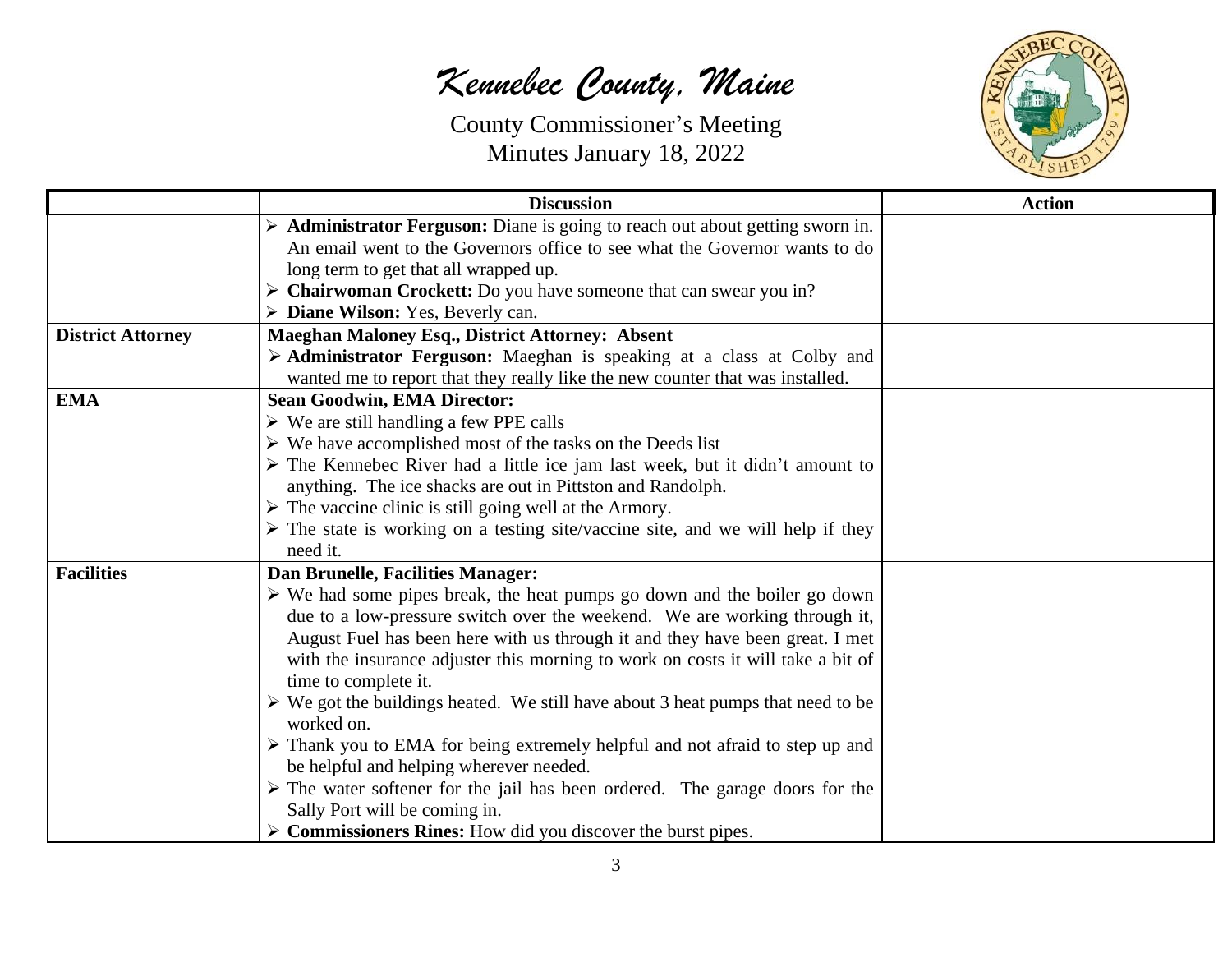

|                               | <b>Discussion</b>                                                                                                         | <b>Action</b> |
|-------------------------------|---------------------------------------------------------------------------------------------------------------------------|---------------|
|                               | > Sheriff Mason: I got a call about 10PM from patrol deputies who discovered                                              |               |
|                               | the leaking pipes.                                                                                                        |               |
|                               | > Administrator Ferguson: Dan, Billy, Mike and Augusta Fuel has been here,                                                |               |
|                               | and I want to thank them and the Deputies- I really appreciate them because                                               |               |
|                               | they really minimized the damage that could have happened.                                                                |               |
| <b>Information Technology</b> | <b>Devon Parsons, IT Director:</b>                                                                                        |               |
|                               | $\triangleright$ Jason is still doing all the website changes.                                                            |               |
|                               | $\triangleright$ Mike is working on upgrading the PC's and only minor issues that he has                                  |               |
|                               | worked on to fix.                                                                                                         |               |
|                               | $\triangleright$ I am working on the patrol laptops for all changes needed.                                               |               |
| <b>Probate</b>                | Kathy Ayers, Register of Probate: Absent                                                                                  |               |
| <b>Sheriff/Corrections:</b>   | <b>Sheriff Ken Mason:</b>                                                                                                 |               |
|                               | $\geq$ Our newest Deputy was sworn in 01/11/2022 and will start with us                                                   |               |
|                               | $1/24/2022$ .                                                                                                             |               |
|                               | $\triangleright$ Lt. Read and I are meeting via zoom with the Manchester Town Manager                                     |               |
|                               | and Fire Chief to talk about some of our radio equipment on the Granite Hill                                              |               |
|                               | tower to give us more coverage. This will benefit not only Manchester but                                                 |               |
|                               | also the entire County.                                                                                                   |               |
|                               | $\triangleright$ Commissioner Rines: Can we get an update on the vaccination and policy                                   |               |
|                               | on testing if they are not vaccinated in regards to compliance with the<br>Sheriff's office?                              |               |
|                               | > Megan Dickey: We have not had testing begin this week, it will be held                                                  |               |
|                               | tomorrow between 8-10AM and then we will have a better idea of the                                                        |               |
|                               | compliance.                                                                                                               |               |
|                               |                                                                                                                           |               |
|                               | <b>Capt. Slaney, Jail Administrator:</b>                                                                                  |               |
|                               | $\triangleright$ I want to echo what Megan Dickey said and thank Lt. Goodchild for the hard<br>work put in in my absence. |               |
|                               | $\triangleright$ To answer Commissioner Rines question in regards to where we are with our                                |               |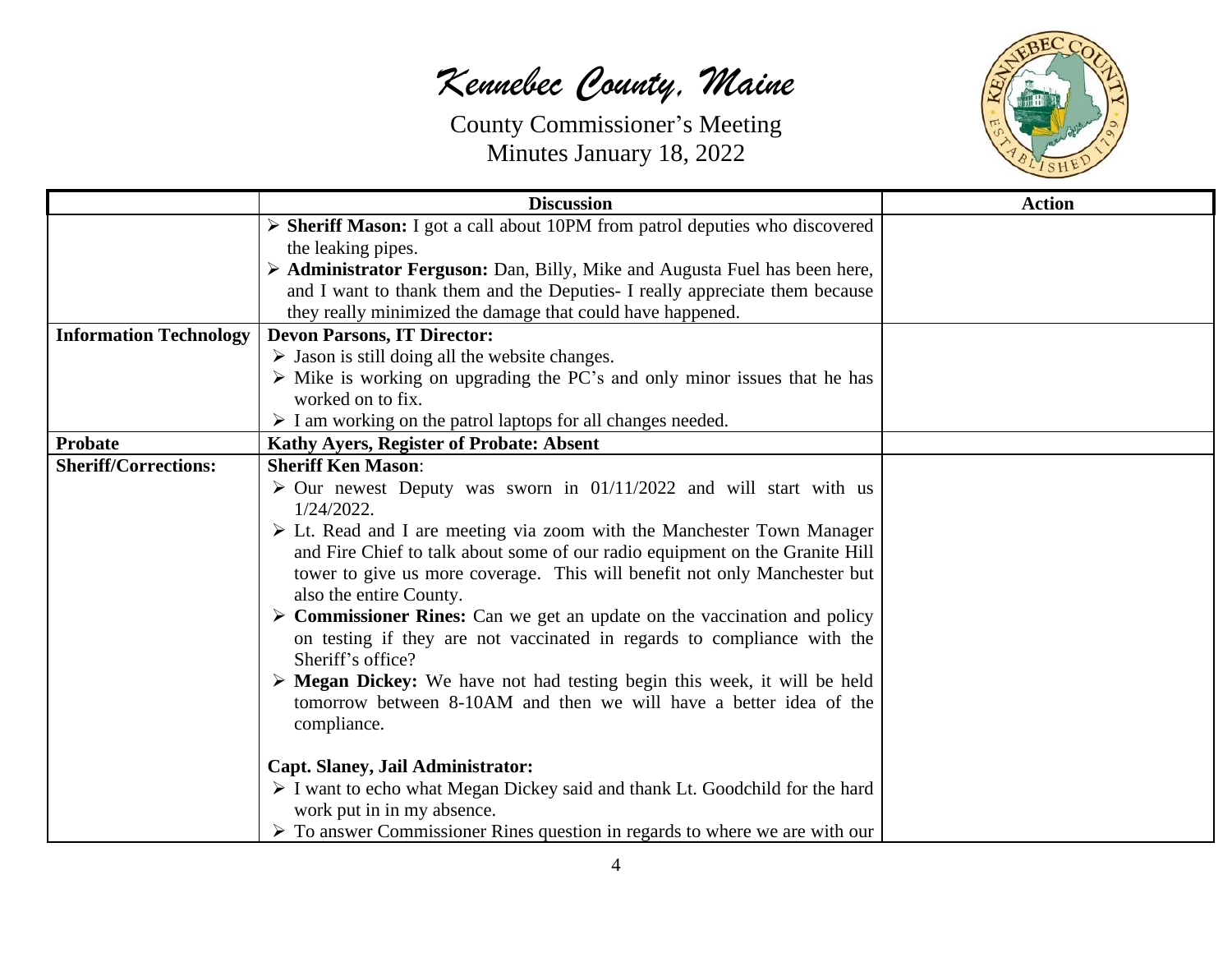

| <b>Discussion</b>                                                                   | <b>Action</b> |
|-------------------------------------------------------------------------------------|---------------|
| vaccination and testing policy we have 8 staff members that are not                 |               |
| vaccinated but all in compliance as far as I know.                                  |               |
| $\triangleright$ We met with the CDC this morning about our outbreak status. We are |               |
| moving in the right direction and haven't had a positive case in 3 weeks from       |               |
| employees or inmates already in the facility.                                       |               |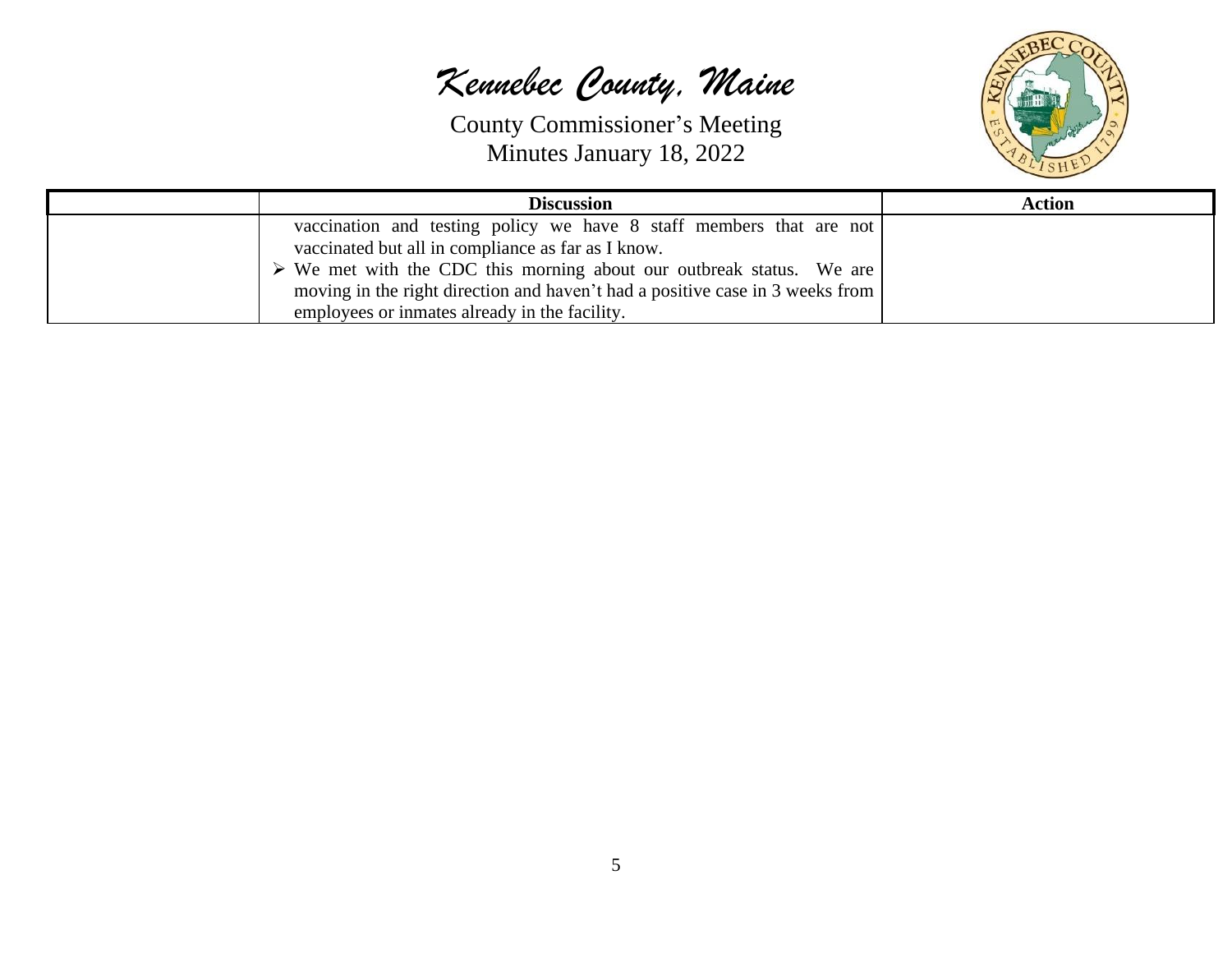

| <b>Administrator:</b>      | <b>Administrator Ferguson:</b>                                                                      |                            |
|----------------------------|-----------------------------------------------------------------------------------------------------|----------------------------|
|                            | $\triangleright$ Every time I reach out to Dan, he is very responsive.                              |                            |
|                            | > Risk Management has been contacted to see what is going to be covered as a                        |                            |
|                            | result of the ruptured heating pipes.                                                               |                            |
|                            | $\triangleright$ I visited Probate to discuss issues space issues at Probate. We have a lot of      |                            |
|                            | unused space that we should repurpose like we did at the Deeds building.                            |                            |
|                            | $\triangleright$ February 2 <sup>nd</sup> is the software demo for the Human Resources and Finance  |                            |
|                            | systems. I am extending an invitation to other Counties and Towns.                                  |                            |
|                            | > RFP is out for the ARPA Consultant. Closes January 28, 2021, 4pm.                                 |                            |
|                            | $\triangleright$ HR Director position closed on January 14 <sup>th</sup> , 2022. I will look at the |                            |
|                            | applicants, interview questions will be created, and I will solicit department                      |                            |
|                            | heads interview panel participation.                                                                |                            |
|                            | > Anthony Wilson, Belgrade Town Manager and Ole Amundsen, KVCOG                                     |                            |
|                            | Executive Director, are here to discuss the need for Code Enforcement                               |                            |
|                            | Officers and to discuss a possible partnership with the County to provide                           |                            |
|                            | Code Enforcement. The discussion was turned over to Town Manager                                    |                            |
|                            | Wilson and Executive Director Amundsen. More to follow.                                             |                            |
| <b>Old Business/Follow</b> | 03-25) Motion and second to adopt the Kennebec County Education Assistance                          | Tabled for updated policy. |
| <b>Up Items</b>            | Policy                                                                                              |                            |
| <b>Warrants</b>            | Warrants                                                                                            | Signatures required        |
| <b>Change of Status</b>    | <b>Payroll Change Notices</b>                                                                       | Signatures required        |
| <b>New Business</b>        | $\triangleright$ DocuSign for Signatures: proposal to use electronic signatures to speed up         | Tabled for consideration   |
|                            | warrant processing                                                                                  |                            |
|                            | $\triangleright$ Covid Policy Update:                                                               | Tabled for consideration.  |
|                            | $\triangleright$ Historical Society: Conveyance (deed over) the 1857 Jail Bond certificate to       | 3 in favor, 0 opposed      |
|                            | the Historical Society.                                                                             |                            |
|                            | > Approval of RHR Audit/ Finance Services Engagement Letter:                                        | 3 in favor, 0 opposed      |
|                            |                                                                                                     |                            |